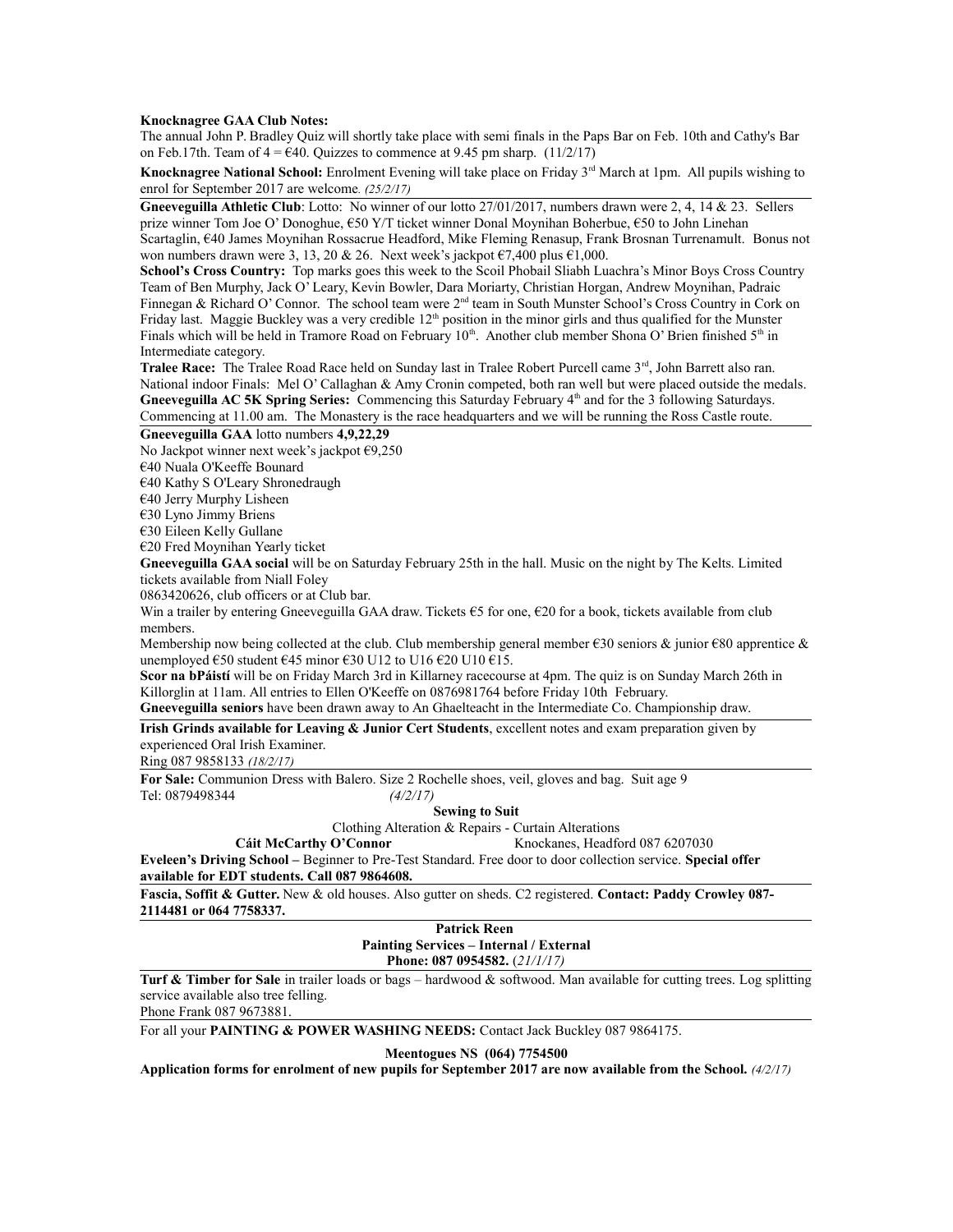### **Holy Family National School, Rathmore, Co. Kerry. ENROLMENT FOR NEW PUPILS – Sept. 2017** will take place on **Wed. 22nd Feb. 2017 in the School at 1.00 p.m. Enrolment/Registration Forms are available from School Office from Wednesday 1st February and are to be returned by**

### **Wednesday 15th February, 2017** *(18/2/17)*

**Sliabh Luachra Comhaltas** We wish Mark O'Leary and Aoife O' Sullivan the very best of luck in the Munster final of Ceol an Gheimhridh which will take place this Sun. Feb. 5th 2017, in Hazelwood College, Dromcollogher, Co. Limerick. Mark will compete in the U13 English and Irish singing competitions and Aoife will compete in the U17 English singing competition. Go n-éirí an bóthar libh

**Email:** [shronens.ias@eircom.net](mailto:shronens.ias@eircom.net)

**Shrone N.S.**

**Shrone N.S. are enrolling now for September 2017. Enrolment forms are currently available in the School or contact Michelle on 085 7845849.**

**Forms to be returned to the School by Friday** 



### **RATHMORE PHYSICAL THERAPY CLINIC**

\* Back, Neck and Shoulder Pain Sports Injuries

\* Prescription Orthotics

\* Health Insurance

Approved Contact: Dan O' Sullivan Bsc. ph. Th Shrone, Rathmore Phone: 086-8303031. *(23/12/17)*

## **Specialising in Old & New Houses**

Sewers, Footpaths, Septic Tanks, Soak Pits, Concrete Work, Driveways, Drainage, Patios, Kerbing, and Fencing &

Lawns.

## **Tel: Frank O'Leary 087 6731808.**

**Charming 3 Bedroom Cottage for Rent,** all mod cons, oil fired heating & solid fuel stove 4km from Munster Joinery. Contact 086 1613740 /086 17574814. *(11/02/17)*

#### **Advanced Chimney Care** Еt ome fication



Power Sweeping, Camera Inspections, Stove Safety, Smoke Tests and Chimney Analysis, etc. Contact Shane **087 6135891** (*25/02/17)*

### **Sleeping Beauty**:

It's all systems go for The Sleeping Beauty in the Community Centre Rathmore, launching this Saturday at 7.30 and Sunday at 3.00 pm. These two performances are not booked out. There are still some seats available for next Saturday night's Show and Sunday's Matinee but they are mostly in the back rows. However at the time of printing some very well placed seats were still available for Wednesday and Thursday nights.

Phil can take your call on 087 9562920 to reserve the seats of your choice. She also attends the Booking Office daily from 2.00 pm to 6.30 pm

The Booking Office is across from Rathmore Church. Thanks to everyone for your support.

**Seasoned Mature Firewood for Sale** in trailer load or bags delivered to your door. Kindling also available. Wood processor/logsplitting service available. Contact: 086 1766511 or 087 1733841. *(25/3/17)*

**Rathmore Community Council:** Dr. Christine Walsh-McCarthy will hold a Surgery at the rear of St. Joseph's Day Care Centre on Monday's, Tuesday's and Thursday's. For an appointment please contact 029 70124.

**Bottle Bank at rear of McCarthy's Londis.** Mostly we ask that people respect it and not dump other items around the Bottle Bank. Security is in place and people that dump illegally will be prosecuted, so respect.

**Exercise Equipment** between two Rathmore's available free of charge any time. If you put on few pounds during Christmas this is place to be to

get the pounds off.

**Katelynn 's Hair Design Rathmore** Open Tuesday to Saturday.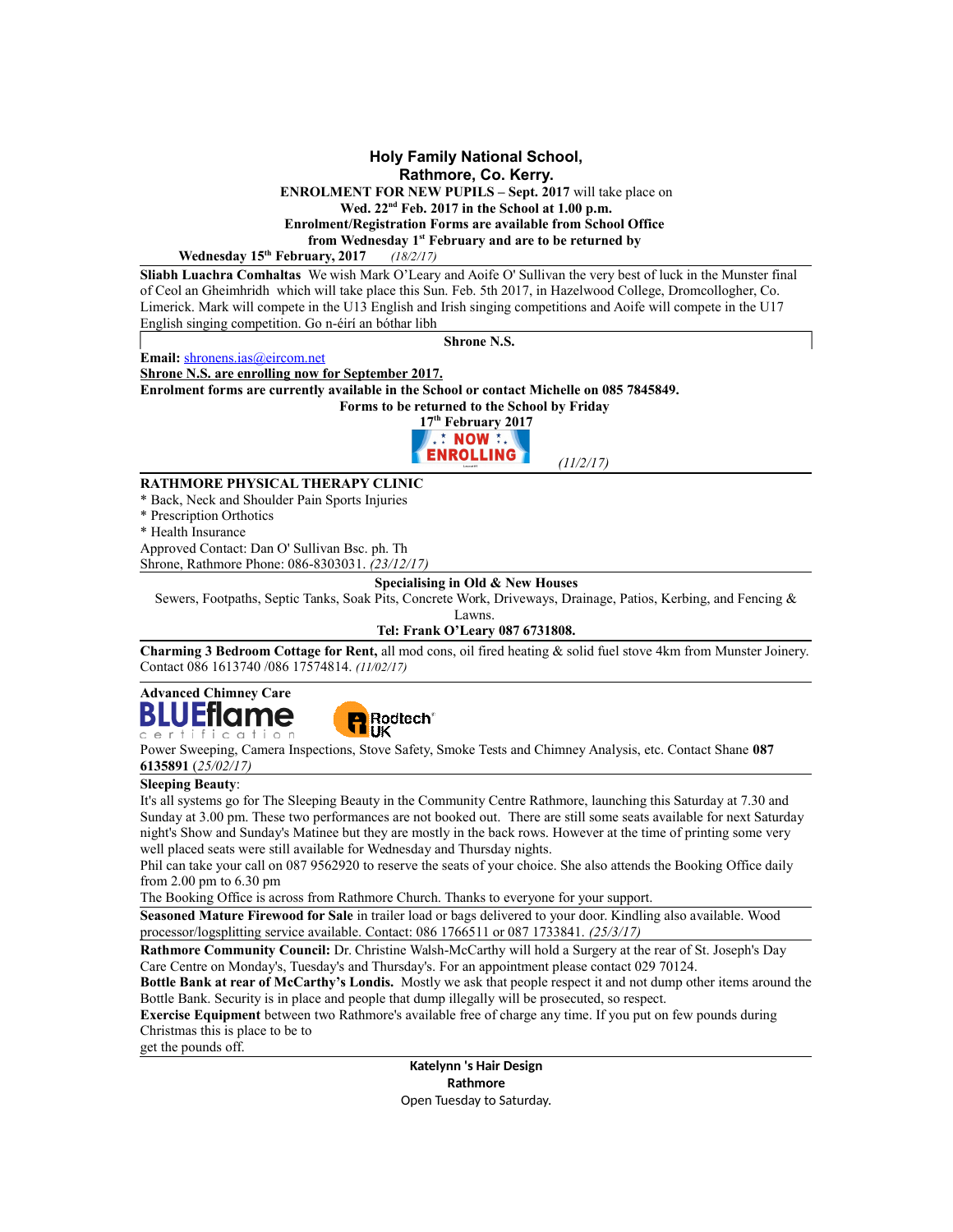#### Early and late opening by request. For appointments please call **0838735580**

**Wanted:** Land for grazing also House to Let in Gneeveguilla. **J.J. Herlihy Auctioneer and Valuer, Knocknagree IPAV. Phone 087 9735113 [www.jjherlihyauctioneers.co](file:///srv/www/vhosts/releases/4/save/queued/e/9/5/e955c8725e7c51348d15b8d766ca8572/www.jjherlihyauctioneers.co)**

**Gneeveguilla N.S., Rathmore, Co. Kerry (064) 7756368** Gneeveguilla NS is currently accepting enrolments for school year 2017/2018. Enrolment registration forms are available in the school or are downloadable on our website at [www.gneeveguillans.com.](http://www.gneeveguillans.com/) **Principal: Gerardine Shanahan**

#### **RATHMORE CREDIT UNION**

Saving Stamps: The €2 saving stamps are proving to be a very popular way for many of our members to save!! A full card is valued €80 and can be saved for First Communion/Confirmation expenses, holidays, or those never ending

utility bills. Ask for a saving card today and start saving your  $\epsilon$ 2 stamps!!

**New Born Accounts**: All new-born accounts (up to the age of 12 months) when opened will receive a gift of €10 from the Credit Union. To open the account the parent must provide the child's **Birth Certificate** and **PPS number and proof of address and photo ID of parent.**

## *BREAKING NEWS*

O**x**yvent has invented the new2°C Delta T and can fix heating systems where everything else has failed.

Tel No: 064 7754449 / 087 2461746 **[www.oxyvent.com](http://www.oxyvent.com/)**



# **Winter offers at O'Keeffes**

**January Offers.** Double Electric Blanket €25 Single Electric Blanket €17.50 Wicker Log Baskets from €17.50 Premium Angel Wing Clothes Airer €32.50 Garden Trolley €22.50 Deville Triple Filter Ash Vac €75 Chimney Cleaning Log €1 Zibro Kerosene Heaters. R24 2.3kw €199 R27 Double Burn 2.7kw €285 Electric Hot Water Bottle €22.50 **O'Keeffe's Homevalue Hardware Main St, Rathmore. 064 7758013 Mon-Fri 8.30am - 5.30pm Sat 8.30am - 1.30pm**



### **Fuels @ O'Keeffe's Oil, Rathmore**

Tel: 064 7758013 **(100 years in Business 1909 – 2009) Buying Heating Oil or Tractor Diesel?** Better Price Better Service–your LOCAL Oil Company



**XL Stop & Shop West End, Rathmore 064 7758016**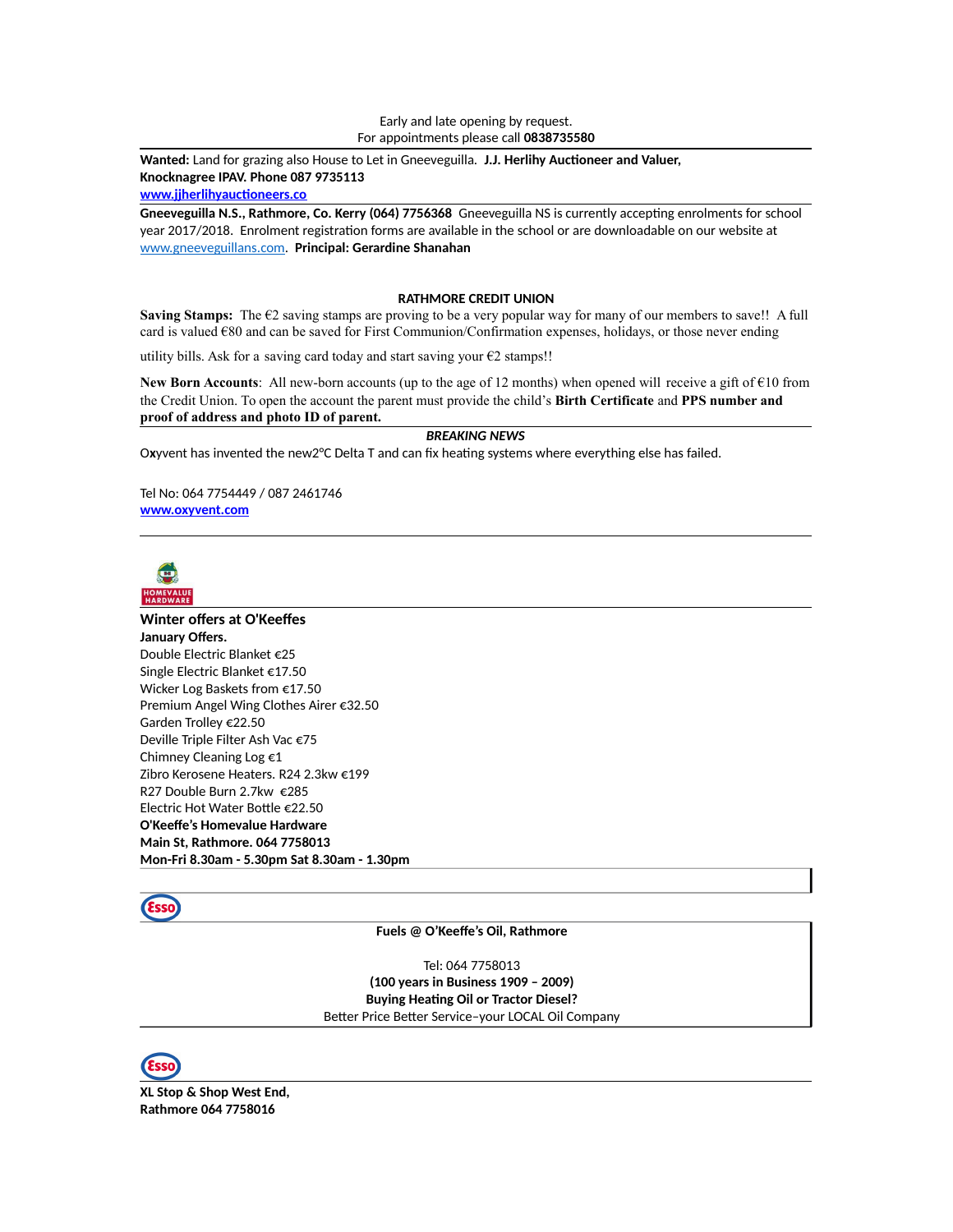### **Cut Price Petrol and Diesel**

| Offers Available From 19th January to 08th February |                      |  |
|-----------------------------------------------------|----------------------|--|
| Kellogg's Corn Flakes 450g                          | Only $\epsilon$ 2.00 |  |
| Weetabix 48 Pack                                    | Only €5.00           |  |
| Nescafe Gold Blend 100g                             | Only €3.50           |  |
| Kittensoft Toilet 9 Roll                            | Only €4.50           |  |
| Knorr Quick Soup 4pk                                | Only €1.25           |  |

Freshly made Rolls/Wraps/Paninis/Baps/Sandwiches Made to Order

#### **Rathmore Gneeveguilla Community Games**

**Basketball- results:** The last 2 weekends have been busy with prelimary rounds and county finals of our Basketball events.Our **U16 boys** panel played first in Duagh and five teams took part. After some very entertaining games our players ended up winning bronze county medals. Congratulations and well done to Cormac Collins and his daughter Aisling for preparing this team and for all their support. Our **U16 girls** panel with their coaches Mag Fitzgerald and Stephen Lehane also travelled to Duagh for the County finals last Sunday week.. Unfortunately they didnt reach the finals but we would like to thank all the girls and their coaches for taking part. Our **U13 girls** also played the same day in the afternoon. They were drawn against Currow in the semi final and had a decisive win only to face a very strong Castleisland team in the final. Luck can always be a big part in sport and unfortunately we lost one of our girls early on with an ankle injury. Our girls still went on to give it their all and a thrilling final ended 22-18 to Castleisland.. hard luck to our gallant group of girls.... and to their coaches Cathal Collins, Norma Guerin and Mary Phelan a big thank you, for getting the girls to the final and for helping them secure their well earned County Silver Medals. Last Sunday was the boys turn after winning all their games in the prelimenary rounds made it to the finals in Duagh. We had a very skilled **U13 boys** team, who had a decisive victory over Castleisland in the semi final, only to meet and lose to Fossa in a bravely fought final. A credit to the team and their coaches Eilish Finnegan and John Hurley for getting the boys this far and helping them to win a County Silver Medal. Without all of our coaches, we would not be able to obtain entry into these events so a big thank you once again for their time, support and commitment to Community Games in our area. Our last basketball event is our U11 mixed team, coached by Stephen Lehane, Mary Sexton and Owen O'Leary. The County Finals are this Saturday and we wish the children, their coaches and their supporters, all the very best as they represent our area: Follow us on Facebook, on the day for updates.

**Music/Singing event:** This event took place on Monday 30th at Teach Isogain. Congratulations to Ciara Hughes who will be representing our area at the U12 solo singing County Final on Sunday February 12th. We would like to thank Margaret Dennehy for judging this event every year, her support is very much appreciated and we wish Ciara the best of luck with the final. **Upcoming events** (reminder €2 per event) **Spikeball U14 trials** (girls and boys seperate teams) are underway, follow us on Facebook for more information or contact one of our officers. **Art/Handwriting** area event will take place on Wed 8th Feb, Teach Isogain at 7.pm-8.30pm. (County final Sat Feb 25th). Anyone interested in taking part in a trial for U13/U15 Girls or U15 Boys Futsal (form of indoor soccer) team, please also contact one of our officers. Anyone interested in taking part in the following County events,

please contact one of our following officers to register your interest: Aeneas O'Leary, 087 6577167, Cynthia Daly 086 0818606 or Ann O'Leary on 087 2226007 Swimming County event - Sun March 5<sup>th</sup> Quiz U14 County event - Frid March 10th. Cross Country County event & Duathlon - Sun March 19th. Gymnastics County event - Sun March 26th.

| 8 Pack Toilet Roll $\epsilon$ 2 | 12 Pack Tayto €2             |
|---------------------------------|------------------------------|
|                                 |                              |
| 1 It. Lucozade $\epsilon$ 1.29  | 4 x 200Ml                    |
| 1/ <sub>2</sub> Price           | Fruit Shoots $\epsilon$ 1.50 |
|                                 | <b>Full Range</b>            |
| Cadbury's Wispa                 | Cadbury's                    |
| Biscuits $\epsilon$ 1.29        | <b>Crunchie Biscuits</b>     |
| % Price                         | €1.29 ½ Price                |
| Cadbury's Dairy Milk            | 1 It. Kaluna                 |
| Biscuits €1.29 % Price          | Orange Juice $\epsilon$ 1.   |
| 1 Lt. Kaluna Apple Juice        | Many more                    |
| €1                              | bargains in store.           |

### **McCarthy's Quik-Pick / Gneeveguilla P.O.**

Good Selection of Work Boots and Wellingtons at keenest prices.

**Support your local Post Office,** the heart of our Community. So use your Post Office always for all your requirements. **1**. Pensions – Get your Pensions at your Post Office. **2**. Do your A.I.B. Banking at your Post Office. **3**. Use your Post Office Savings Book to have some money for unexpected needs and the rainy day. **4**. So many investment schemes at your local Post Office, long term and short term – call and see. **5**. We sell the National Lottery. *Keep your local Post Office – keep your Community alive. Thank you for your custom which is greatly appreciated. (4/2/17)*

> **Sliabh Luachra Hair Design** Prop. Helena O'Keeffe, Gneeveguilla. **Tel: 0876153412**